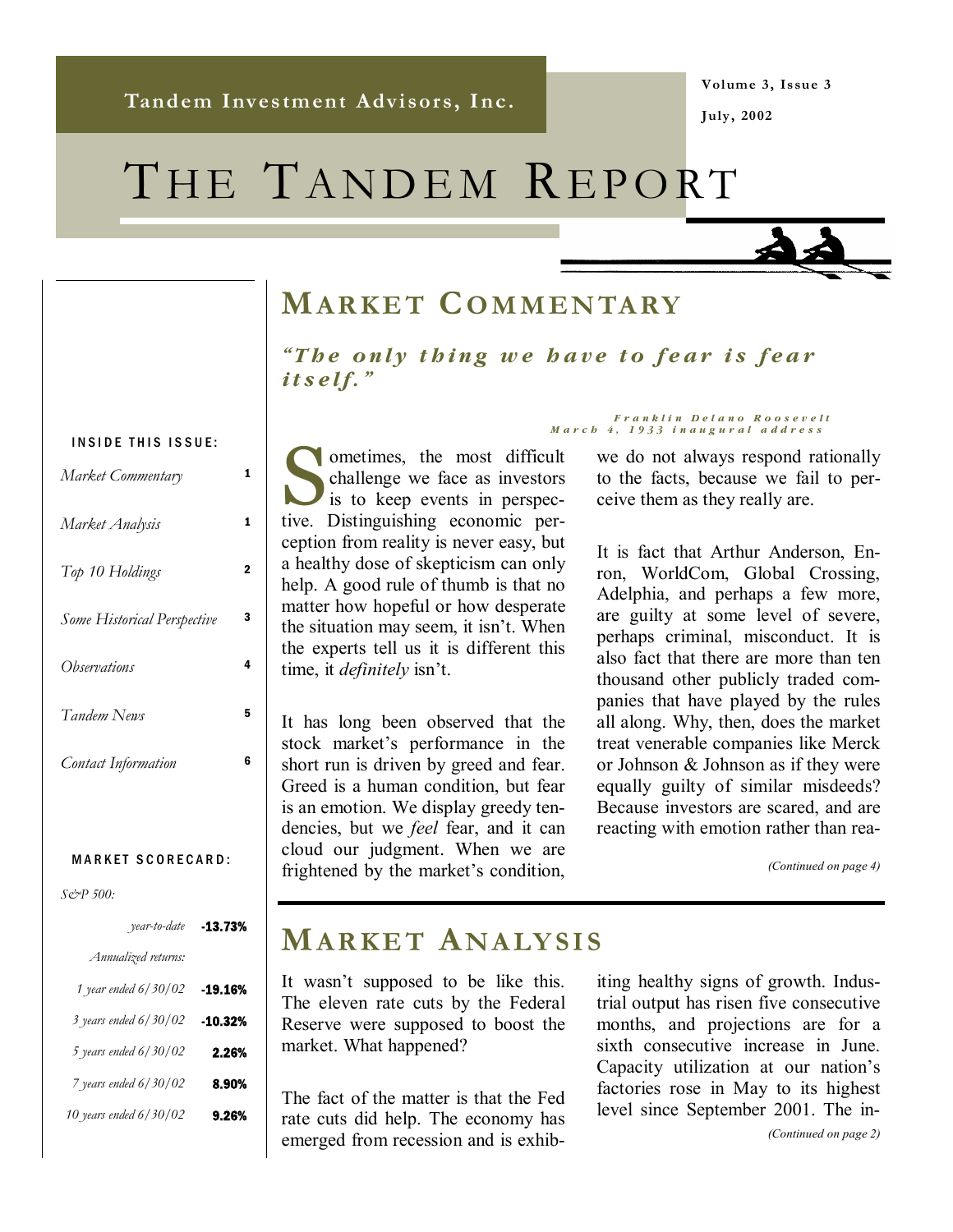# **TOP TEN HOLDINGS IN THE TANDEM EQUITY COMPOSITE**

 *A S O F J UNE 30, 2002* 

The list to the right reflects our ten largest holdings, ranked by total market value in the accounts that make up our Tandem Equity Composite. Since the last *Tandem Report*, we took some profits in Johnson & Johnson and T. Rowe Price. As a result, J&J has moved down the list, and T. Rowe Price has been replaced by General Dynamics. The defense industry stocks have enjoyed a run-up in price since  $9/11$ , and the group's popularity propelled General Dynamics all the way to number 5 on our list.

When compared to the list of one year prior, eight of the ten holdings remain the same, although the rankings are different. General Dynamics and AMGEN have replaced AES and Tyco. Six of the ten holdings from two years ago remain in our Top 10, reflecting the value of patience.

- 1. Merck & Co.
- 2. Microsoft Corp.
- 3. Exxon Mobil Corp.
- 4. General Electric
- 5. General Dynamics
- 6. Johnson & Johnson
- 7. Applied Materials
- 8. Pfizer, Inc.
- 9. Home Depot
- 10. AMGEN

More detailed information about the Tandem Equity Composite, its performance, and the accounts that comprise it, is available upon request.

### **MARKET A NALYSIS C ONTINUED**

#### *(Continued from page 1)*

dex of leading economic indicators, a forwardlooking statistic, has been up five of the last six months. Gross Domestic Product (GDP) rose 6.1% in the first quarter. That is serious growth. And while that rate is certainly unsustainable, GDP growth in the second quarter would appear to have remained healthy. Perhaps the most encouraging sign of economic vitality is employment. Jobless claims for the last week of June fell to their lowest level in fifteen months. With the employment rate at 5.7%, and the attention given this statistic (need we remind you this is an election year?), we must point out that 94.3% of the American work force is employed!

So with the economy humming along, why isn't

the market following suit? There has clearly been a disconnect between the economic cycle and the market cycle, and this is a bit unusual. Historically, the market has been a leading indicator, or predictor, of economic growth. Is the market warning us of a double-dip recession? Perhaps.

In our opinion, it is more likely that the market is going through an unusual period of uncertainty and re-evaluation. Investors are regrettably suspicious of earnings numbers in light of the financial shenanigans that have been revealed. Further, an August 14 deadline has been imposed for corporate officers to sign accountability statements for the financial numbers their companies

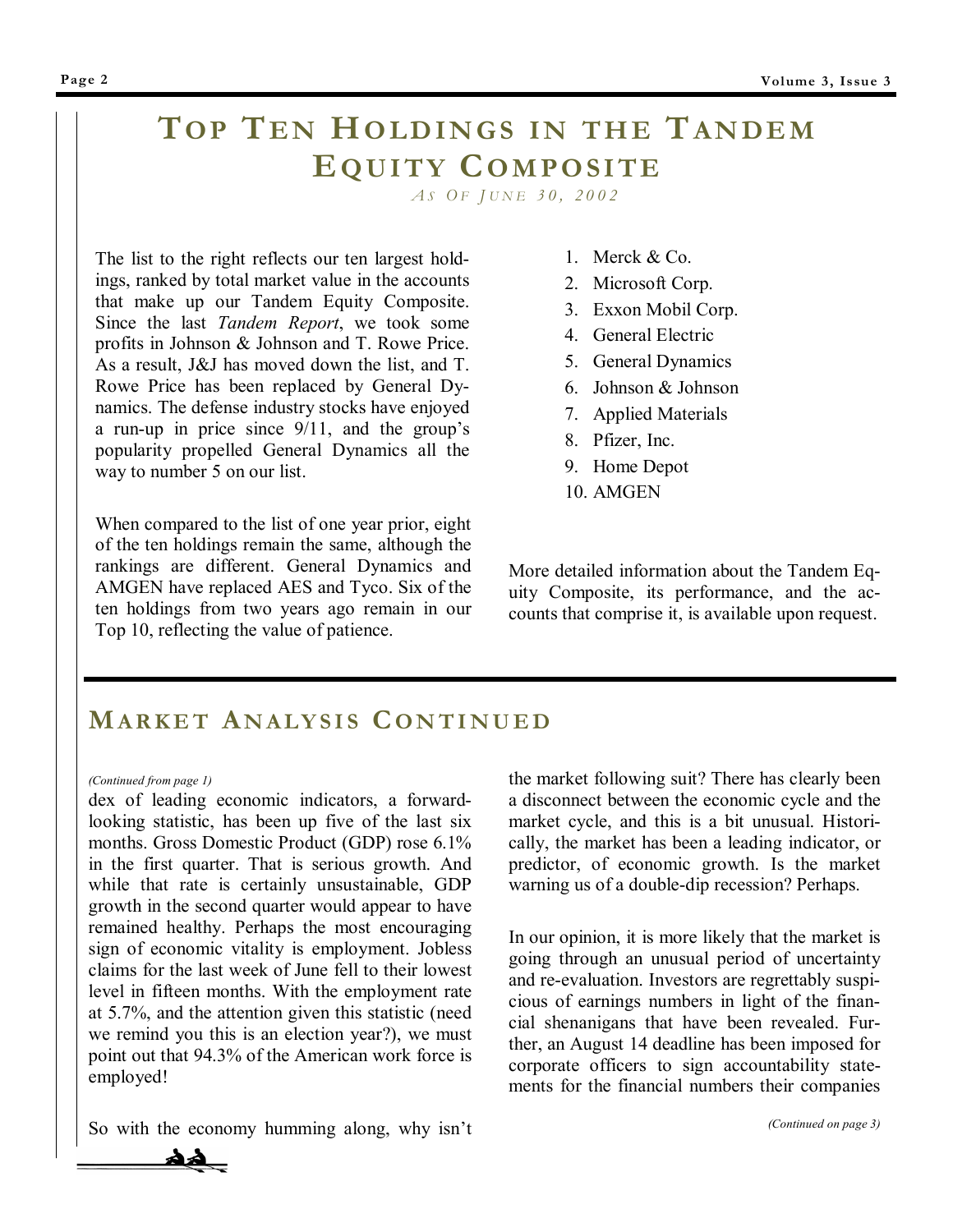# **SOME HISTORICAL PERSPECTIVE**

Every year, Standard & Poor's publishes its  $S\&P$ 500 directory. The most recent edition is complete through 2001. The book is a wonderful reference tool for the history and analysis of the index that perhaps best represents "the market".

In 2001, the S&P 500 closed the year at 1148.08. In 1935, the first year the book references, the index closed at 13.43. Not bad. But few of us have another sixty years of investing. Perhaps a more relevant period might be ten years. The index finished 1991 at 417.09, a modest return of 175%. Still too long you say? How about five years. The S&P ended 1996 at 740.74, a return of 55%, even in the midst of a bear market.

Since 1935, the S&P 500 has had twenty years when the index declined in value. Twenty out of sixty-six is certainly a relevant number. Of those twenty declining years, only four have been in succession. Assuming 2002 is the twenty-first decline, it will mark only the second time since 1935 that the S&P has declined three consecutive years. The other time was 1939-1941. It has never declined four consecutive years.

We highlight these statistics because they help to illustrate a relevant point. Markets have declined before (quite often, in fact), and they will certainly decline again. But the market, at least to date, has *always* risen to new highs subsequently. Unless one truly believes this time is different, the third consecutive year of declines would not seem to be the most prudent time to divest oneself of stocks.

The point we wish to make is that this is nothing new. Have patience, have faith, and stay the course. The stocks of good companies will survive bad markets, and live to fight another day.

#### **MARKET A NALYSIS C ONTINUED**

report. This unfortunate deadline causes worry that new misdeeds may be uncovered as part of a cleansing effort before the signing date. As a result, there is reluctance to pay the same amount for earnings that we once did.

If, however, credibility can be restored, there is no reason to believe that earnings will continue to be valued differently. This is not to say that the market will then return to previous levels. Rather, companies, in this litigious environment, will be far more cautious about how they report, erring on the side of understatement. At the end of the day, all of this is good news for investors. The more confidence we have in the credibility of the corpo-

*(Continued from page 2)* rate financial statements we read, the better. Ultimately, the market and economy will reconnect.

> The economic news is unmistakably good. Corporate profits, however they are now defined, are growing as the result of a sound economy. Corporate criminals will be prosecuted, and we will be able to once again acknowledge that being a CEO can actually be a noble profession. These are uncertain times, and emotions are getting the better of us. We prescribe patience, and a bit of faith. And it wouldn't hurt to turn off the television, either.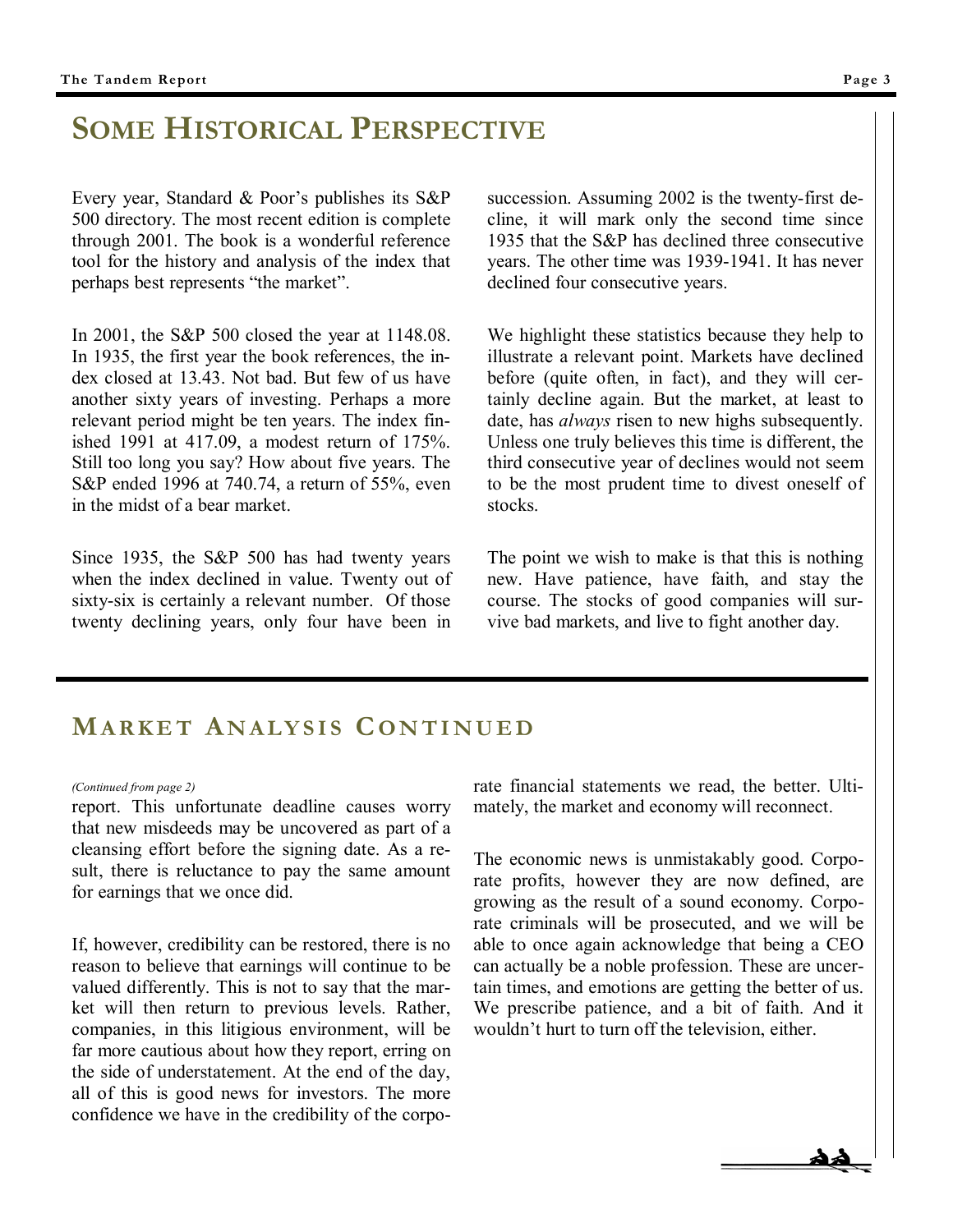# **OBSERVATIONS**

The summer has brought some fairly relentless selling to the market, which begs the question ìwhere has the money gone that came out of the market ?" That is a tough one to answer with certainty, but if mutual fund inflows and redemptions are any indications, bonds have claimed at least some of that money. We have asserted previously that we need to be concerned when competition for investment dollars emerges, and that has indeed materialized in the form of bonds, gold and real estate.

That said, with interest rates this low, it is difficult to believe that bonds are a permanent home for *all* of the money that has flowed to fixed income. When the market stabilizes and preservation of principal becomes less of an issue, look for some of that money to return to stocks. Aside from the

obvious benefit that would bring to the market, it would also likely cause an increase in interest rates. Therefore, bond investors would be wise to shorten the maturities of their portfolios, and home owners should strongly consider refinancing, even if they have done so already.

Another topic in the news of late has been the concern over the credibility of Wall Street analysts. We could not be more pleased that this has come to light. Tandem was founded on the premise that the only true way to serve investors' interests is to eliminate the inherent conflicts of interest other firms face. As long as a brokerage firm represents both the corporate seller of investment securities and the individual buyer of these same securities, the only interests being served are those of the bro-

*(Continued on page 5)* 

### **MARKET C OMMENTARY C ONTINUED**

son. *(Continued from page 1)* 

Bear markets can exact a severe toll. As observed here previously, the most destructive aspect of a bear market is its ability to inflict fear and panic on the investing public. Anyone with money invested in the stock market ought to be concerned. After all, most investors have never experienced a market like this. Fear is certainly understandable. But how one reacts to that fear is critical, and panic is not the correct response.

As with all preceding bear markets, this, too, shall pass. In fact, perhaps it already has. We never know at the time. It is essential for each of us to remind ourselves that *this is not new*. Bull and bear markets are recurring. The periods of rising stock prices in a normal market cycle tend to last longer than the inevitable declines, and thus we often forget the emotions we experience when stocks stop

going up. Attempting to predict or time the turnarounds is folly. Studies show that that greatest returns are realized by those investors already in the market when the tide turns.

Thus the conclusion to be drawn from the current set of circumstances is that we must keep events in perspective by giving them some historical context. Yes, this market is painful to watch, and yes the decline takes a toll on our outlook and our prosperity. But, assuming this time is not different, we have been here before. Bear markets end. We have no way of knowing when, but we can rest assured that they do, and this one undoubtedly will (or has) as well. The prudent investor is one that plans ahead for good and bad times alike. It is impossible to avoid the carnage of a bear market, but it is imperative to remain true to one's convictions, and to have faith in good companies and the U.S. economy. We have always prevailed before, and it is definitely not different this time.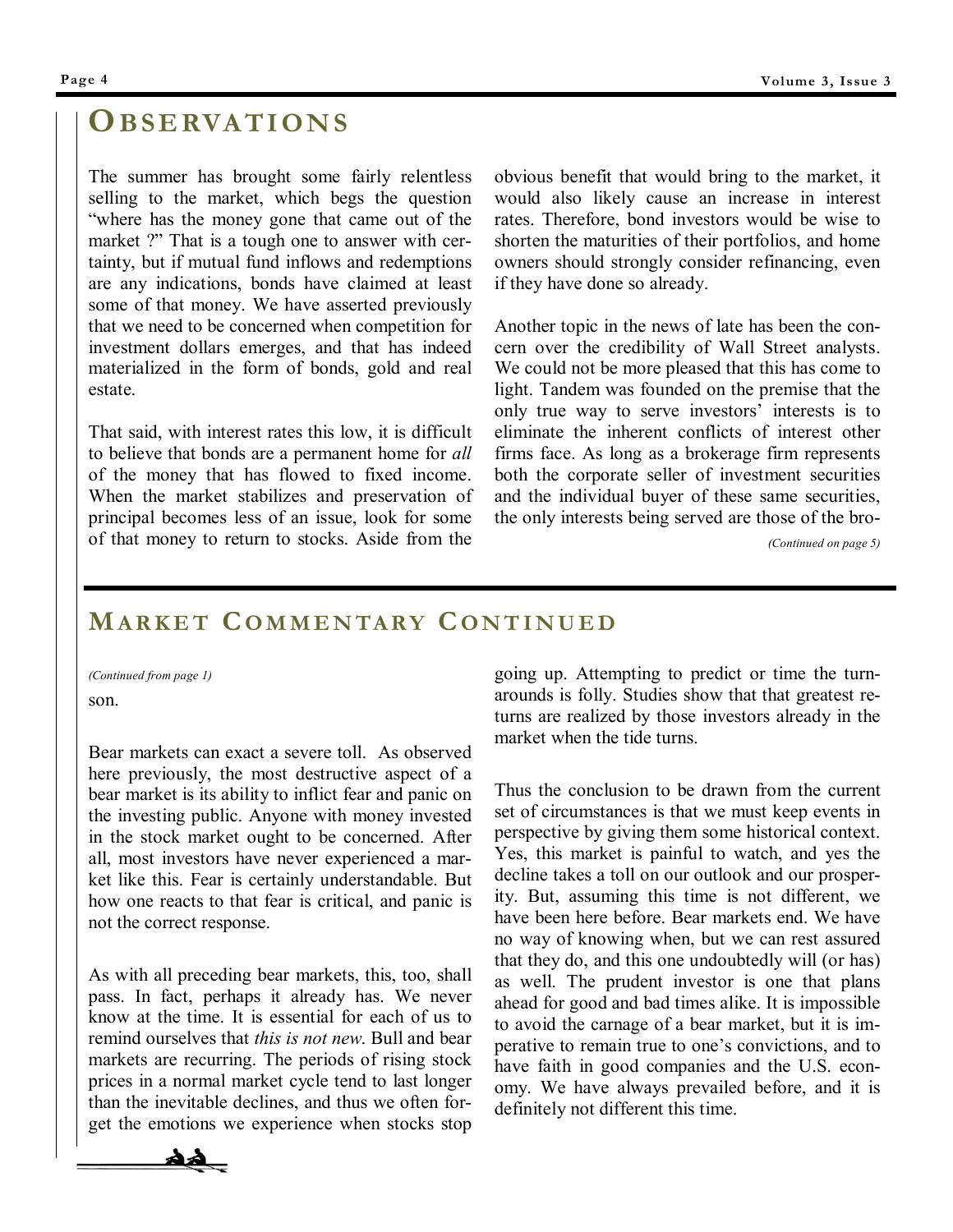# **TANDEM NEWS**

Obviously, these are trying times. But we have been encouraged by the inflow of new business in spite of the market's lack of cooperation. Accordingly, we believe this is precisely the time we should invest in Tandem. What does that mean?

First, we ask that you please help us welcome Andres Gonzalez to Tandem. Andres graduated from the Darden Graduate School of Business at the University of Virginia in May, and prior to that spent seven years working in the investment industry. He brings a wealth of knowledge, and will be instrumental in both the development of new business as well as improving upon the ser-

## **OBSERVATIONS CONTINUED**

kerage firm. It has been a painful but valuable lesson for the investing public. We must know how and why those handling our investments get paid. Analysts at brokerage firms may have other agendas. Tandem has never relied on anyone's analysis other than our own. While reform is promised to be on the way, we remain skeptical.

It occurs to us that bear markets of this magnitude are rare occurrences, and are historically followed by equally rare opportunities. The last period that offered this much potential market appreciation, in our estimation, was 1982. We caution against attempting to try to call a market bottom, or time its turnaround. Rather, stay in the market so you don't miss out.

Which brings us to another point. We have received more than the usual number of calls from investors seeking some reassurances. It is understandable that you are concerned. We certainly are. But please remember that this is not the appropriate time to reallocate your investments. We have attempted to diversify the portfolios we manage, and to own only the best companies. vices we currently offer our existing clients.

Another important investment we have made is in technology. As a result, we are expanding our research capabilities and improving upon our internet presence. Further, we are undergoing a bit of a corporate makeover, so look for new reports and improved communications in the coming months.

These are extraordinary times. We view this as an opportunity to better serve those who entrust their investments to us. We are not changing who we are. Rather, we are simply making certain that we provide you with the best portfolio management and service available.

*(Continued from page 4)* When order is restored, and one can take stock (no pun intended) of the situation, we must re-evaluate our priorities and tolerances. If any are necessary, make the appropriate adjustments then. To do so in the midst of this market turmoil is not the time. History tells us things will get better.

> We suggested in our Market Analysis column that it might be advisable to turn off the television. For those who actually heed this advice, our summer reading list may help fill the time previously devoted to Maria Bartiromo or your favorite CNBC anchor. For the beach, it is hard to beat James Lee Burke. Any of his Dave Robicheaux novels are terrific reads. If you are new to the series, start with Half of Paradise. Another great summer read is Birds of Prey by Wilbur Smith. For the business-minded, we recommend Execution—the Discipline of Getting Things Done by Larry Bossidy and Ram Charan, or A Thread Across the Ocean by John Steele Gordon, a wonderful account of the history of the transatlantic cable. Lastly, for golfers, you must read The Four Cornerstones of Winning Golf by Butch Harmon and John Andrisani. Its better than Mr. Pennick's Little Red Book. Enjoy!